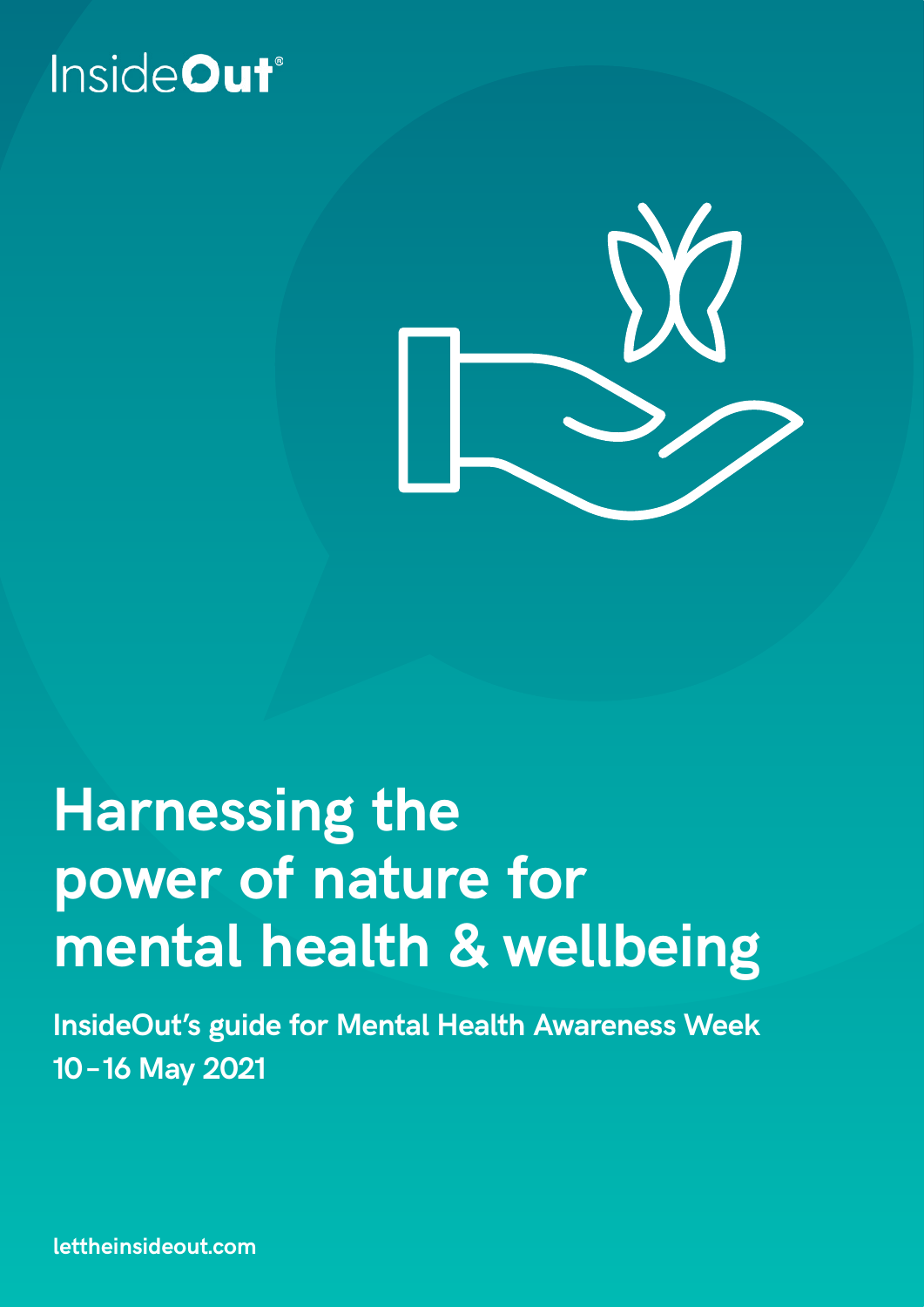## **The Power of Nature: Mental Health Awareness Week 2021**

Mental Health Awareness Week happens every May. Its focus is on opening up conversations about all aspects of mental health and wellbeing — providing help and offering advice to those who need it.

At InsideOut, this is our full-time mission, but Mental Health Awareness Week is a great opportunity for everyone to re-ignite these important discussions, to remind ourselves about our mental health and wellbeing, and to take that all-important time to reflect and to grow.

This year's theme for Mental Health Awareness Week is the power of nature and how crucial nature is for our mental health.

### **What we'll be covering**

- Keeping the mental wellbeing conversation at work going
- Bringing nature & mental wellbeing together at work
- Our nature-inspired self-care exercise
- InsideOut Support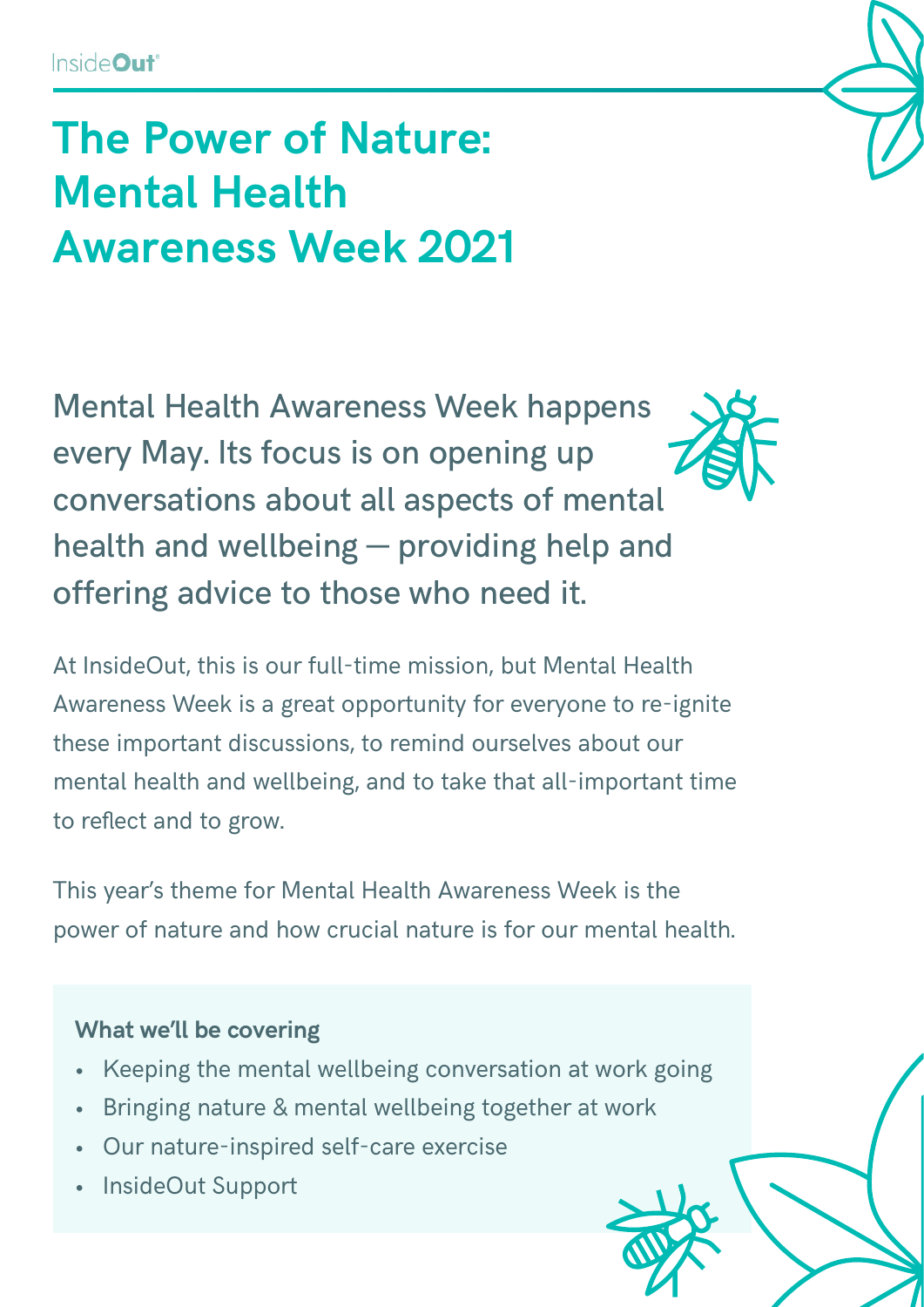

In the last year, we have all weathered several challenging lockdowns in the midst of a global pandemic. Millions of us have found solace and peace in nature. For many, the last year has given us the chance to re-discover nature, in all its forms, whether it's wide, open fields, exploring off-the-beaten paths, discovering a new park, or even just setting eyes on a neighbourhood tree. Nature takes many forms, and wherever we find ourselves, we can always find even just a glimpse of nature around us.

In this guide for Mental Health Awareness Week 2021, InsideOut shares some inspiration on spending time outdoors, it explores the benefits of nature for your mental health, and highlights how work and time in nature can absolutely coexist.

Remember, it's OK to not be OK. InsideOut is here to help when you need it, and to support you in building up your own mental health and resilience.

**Ready t** start thriving with nature?

3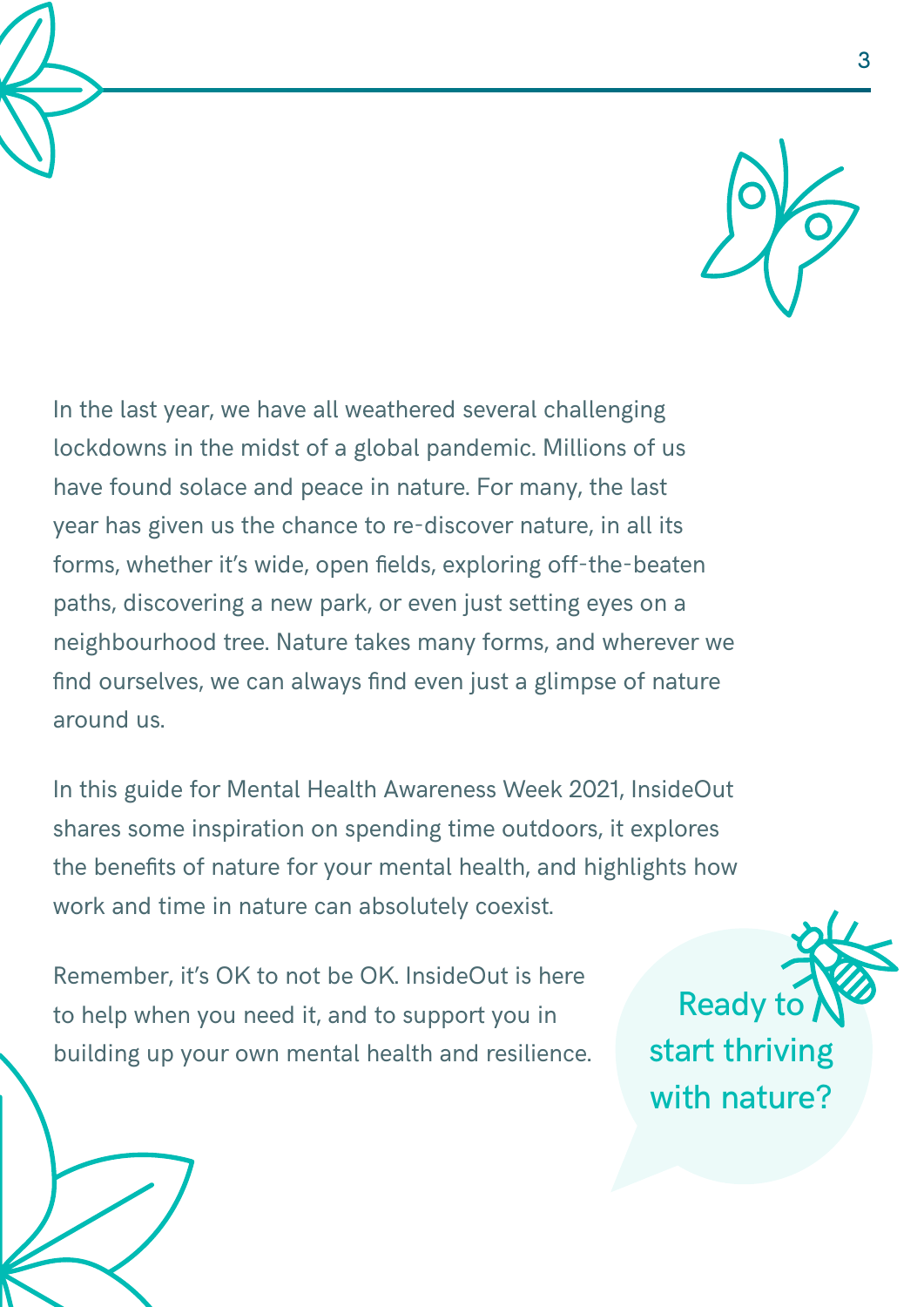

## **Keeping the mental wellbeing conversation at work going**

We all have mental health. Now, perhaps more than ever, we need to be thinking about our own mental wellbeing and that of those around us.

How can you as an employer continue to support your employees' wellbeing and ensure their mental health at work is cared for?

Mental Health Awareness Week is a fantastic opportunity for you to do just that. InsideOut's tips are designed to get you started with rolling out a successful week of awareness-raising, both during Mental Health Awareness Week and thereafter. We have suggestions for practical ways to bring nature, mental wellbeing and work together.

# **1 in 2**

Adults, 50% of your workforce, challenge in 2021 due to Covid-19

(WHO 2020)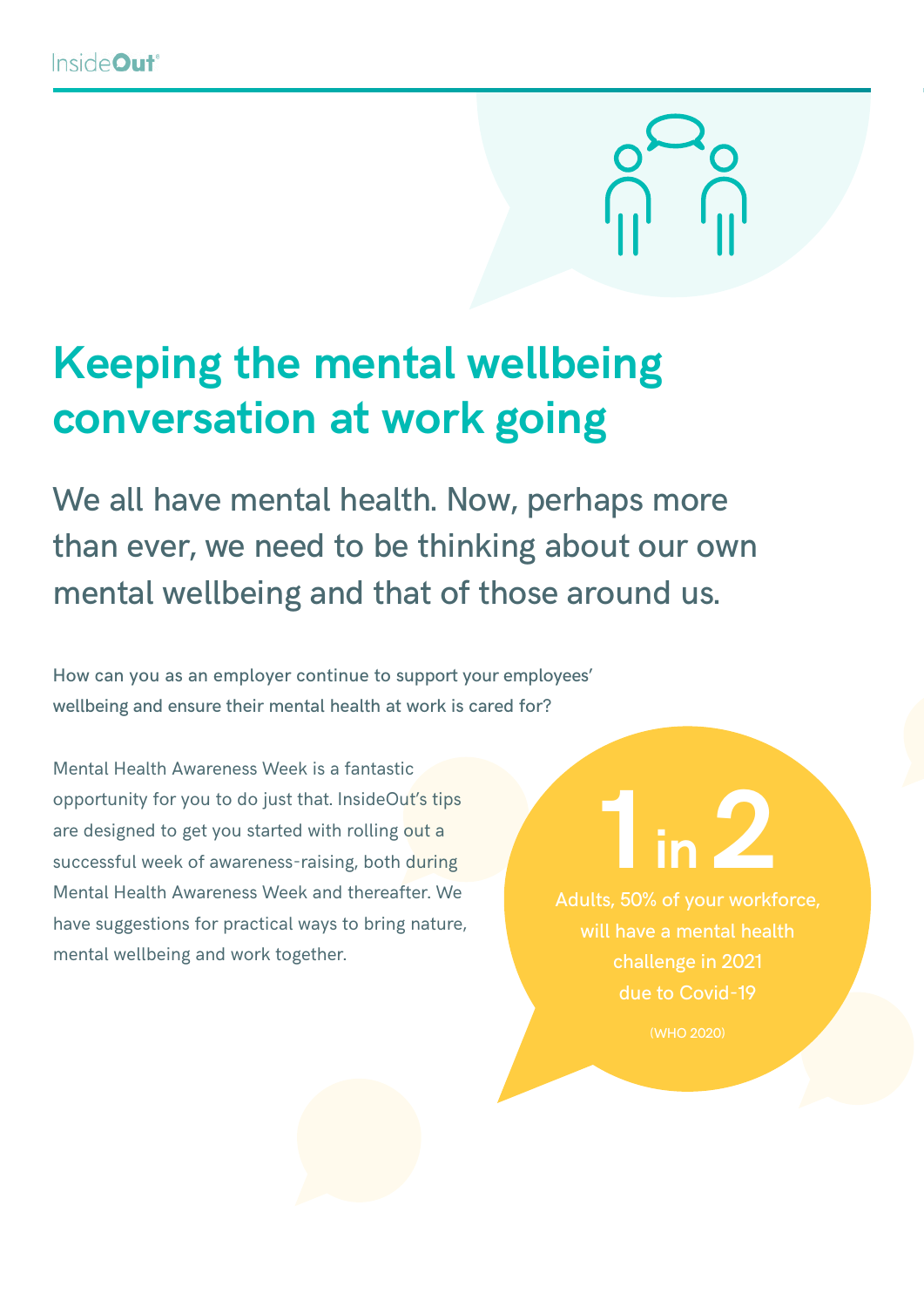

## **Bringing 'nature' & mental wellbeing together at work**

Connecting with nature is one way that can help all of us to look after our mental health, but if we're working in an office or remotely, finding the time to step outside and get enough fresh air can be a challenge.

While spending time outside might not be a work-related goal, it is so important for mental wellbeing and does play into our overall happiness. In fact, studies have shown that spending at least 120 minutes a week in nature is associated directly with good health and wellbeing!

So, we want to explore how we can all benefit from time in nature and how as a workforce we can achieve this.

Spending at least

## **120 minutes**

a week in nature is associated directly with good health and wellbeing!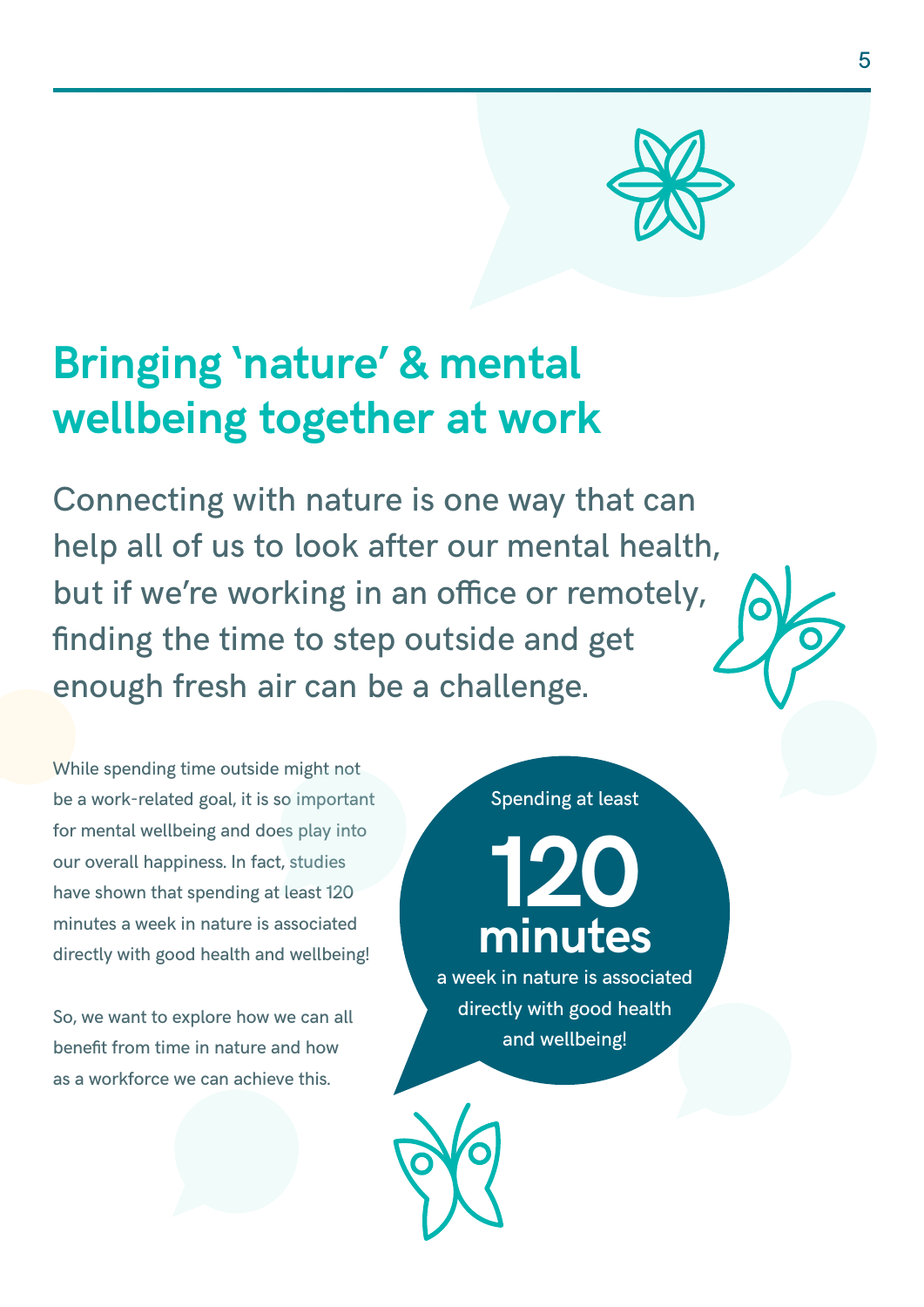**Here is a list of ideas that you could implement to make sure everyone takes some time to benefit from the power of nature and its positive impact on mental wellbeing:**

## **Walking meetings**

Not all meetings require screen sharing and being stationary at a desk. If that's the case, encourage 'walking meetings', which will give people a chance to step outside, to move, get some fresh air, but to continue working.

#### **TOP TIP**

These could be a particularly good option for 1:1 catch-ups or check-in meetings.

## **Breathing breaks**

Taking short breaks throughout the day is important, so why not consider using some of this time to go outside (or even crack open a window or door) to take a breathing break. Once you're exposed to fresh, outdoor air, take up to five deep breaths.

#### **TOP TIP**

If you exhale for longer than you inhale, your body will start to relax. Try inhaling for three counts, and exhaling for six counts.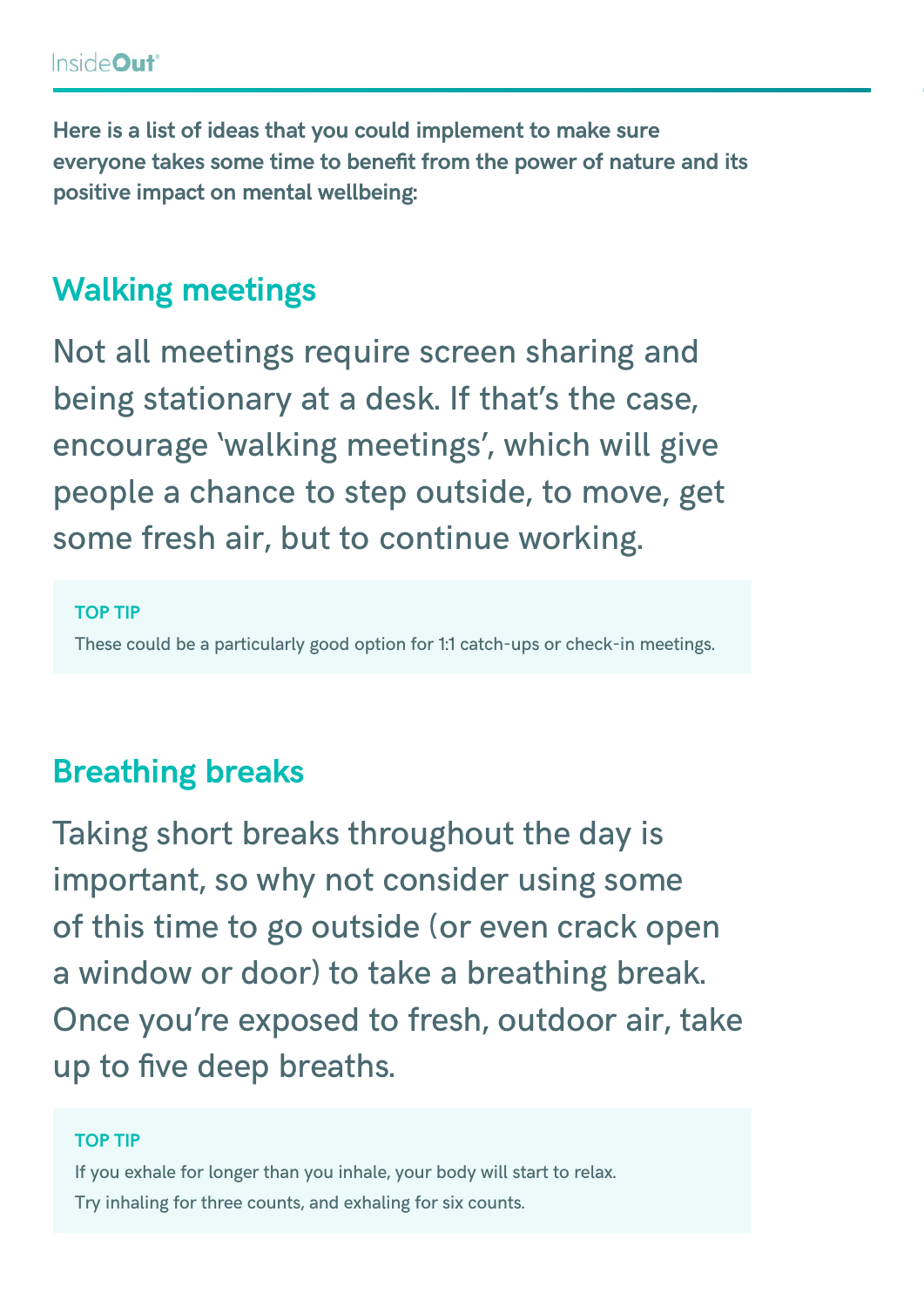### **Taking breaks from screen time**

We know it's important to take eye breaks from looking at your computer screen for too long this is important to avoid eye strain! To combine this with nature, why not look out a window, through a skylight, or even at a house plant.

#### **TOP TIP**

Try the 20-20-20 rule, where every 20 minutes you look at something 20 feet away for 20 seconds.

### **Encourage a lunchtime outing**

Weather-permitting of course, but encouraging your teams to go outside at lunch, to eat, to get fresh air, or even to have a short walk is a simple way to make sure people are connecting with nature in their day. Although it can be tempting to eat lunch at your desk, it's so important to break up your day with different scenery and to take breaks that allow you to reset and refocus, so that as much of your working day as possible is productive.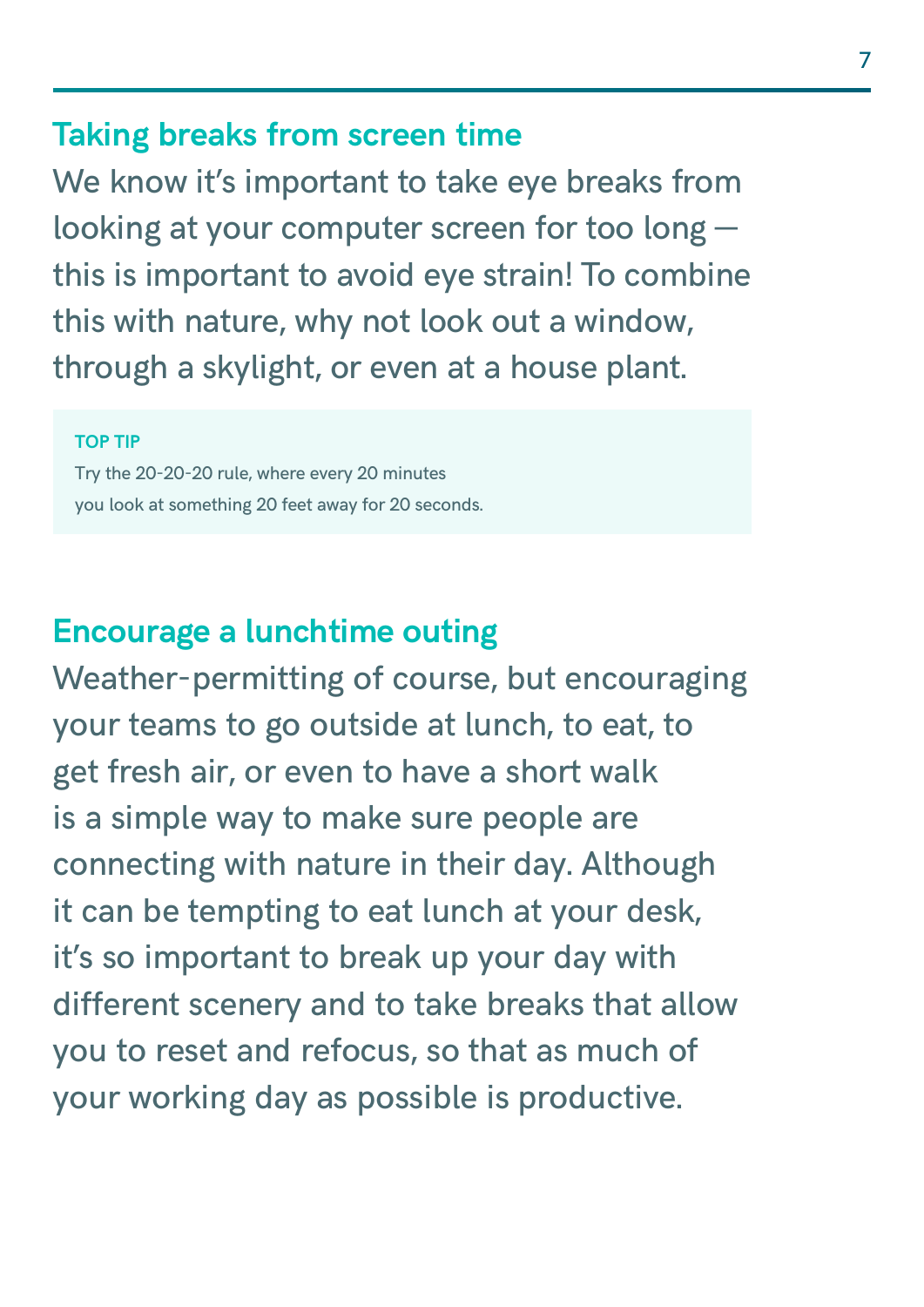## **Wellness Wednesdays**

Why not dedicate one day a week to promoting the mental wellbeing of your teams and reminding each other that taking little daily actions can go a long way in maintaining and caring for our mental health.

### **What could this look like in practice?**

- Share a weekly self-care tip or resource (or even a funny video or GIF for everyone to appreciate).
- Hold a weekly coffee break over video for anyone who fancies a quick, informal catch-up with colleagues.
- Create a 'wellness wall' this can be real or virtual create a place where people can share healthy recipes, workout ideas, self-care advice, inspirational quotes, uplifting podcasts, good books, etc.!

#### **TOP TIP**

Do what feels like the culture and style of your company. The more authentic things like this are, the better received and appreciated they will be!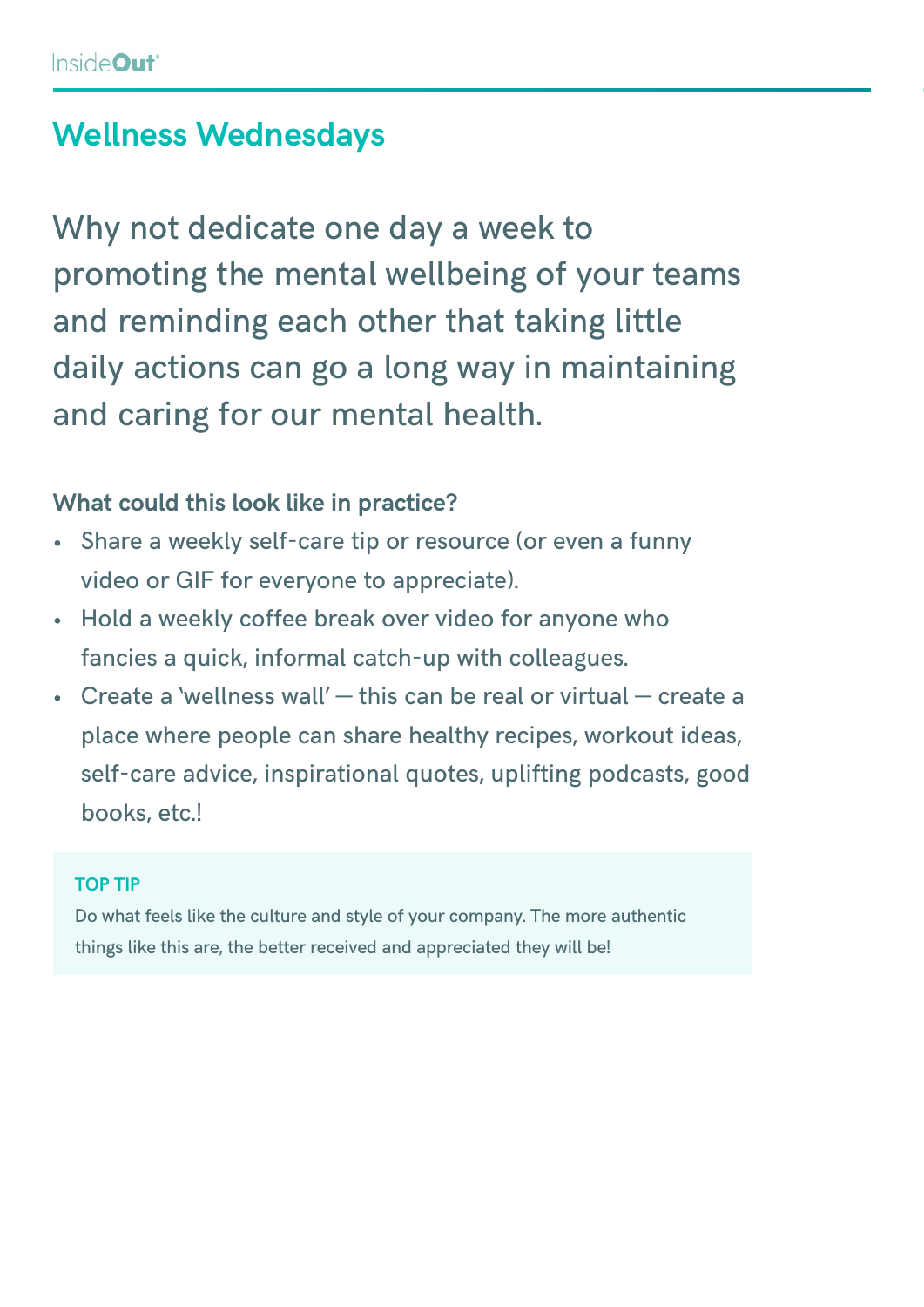## **Challenge your employees**

New habits can be challenging to make stick, but they're more likely to happen if we start them with other people (or colleagues!). Consider launching a nature challenge among the team to encourage spending time outside each day. Not only does this encourage time to look after your own wellbeing, it's also a great way to bond with coworkers who are not based in the same location.

If you're stuck for ideas on what sort of challenge you could do, here are some of our ideas at InsideOut:

- **• A company steps challenge** Set a company-wide goal to achieve X number of steps in a given time period.
- **• 'Grow a plant from home' challenge** This might require some organisation, but for those who want to participate, agree on a seed type, and launch a race for who can grow the biggest plant in a given time period.
- **• Nature bingo** Identify different things in nature (e.g. a tree, a squirrel, a pond, etc.) that people have to take a selfie with. The first to finish the selection wins!

#### **TOP TIP**

Use your work-based social platform (e.g. Slack) to track and share progress, share photos, and offer encouragement.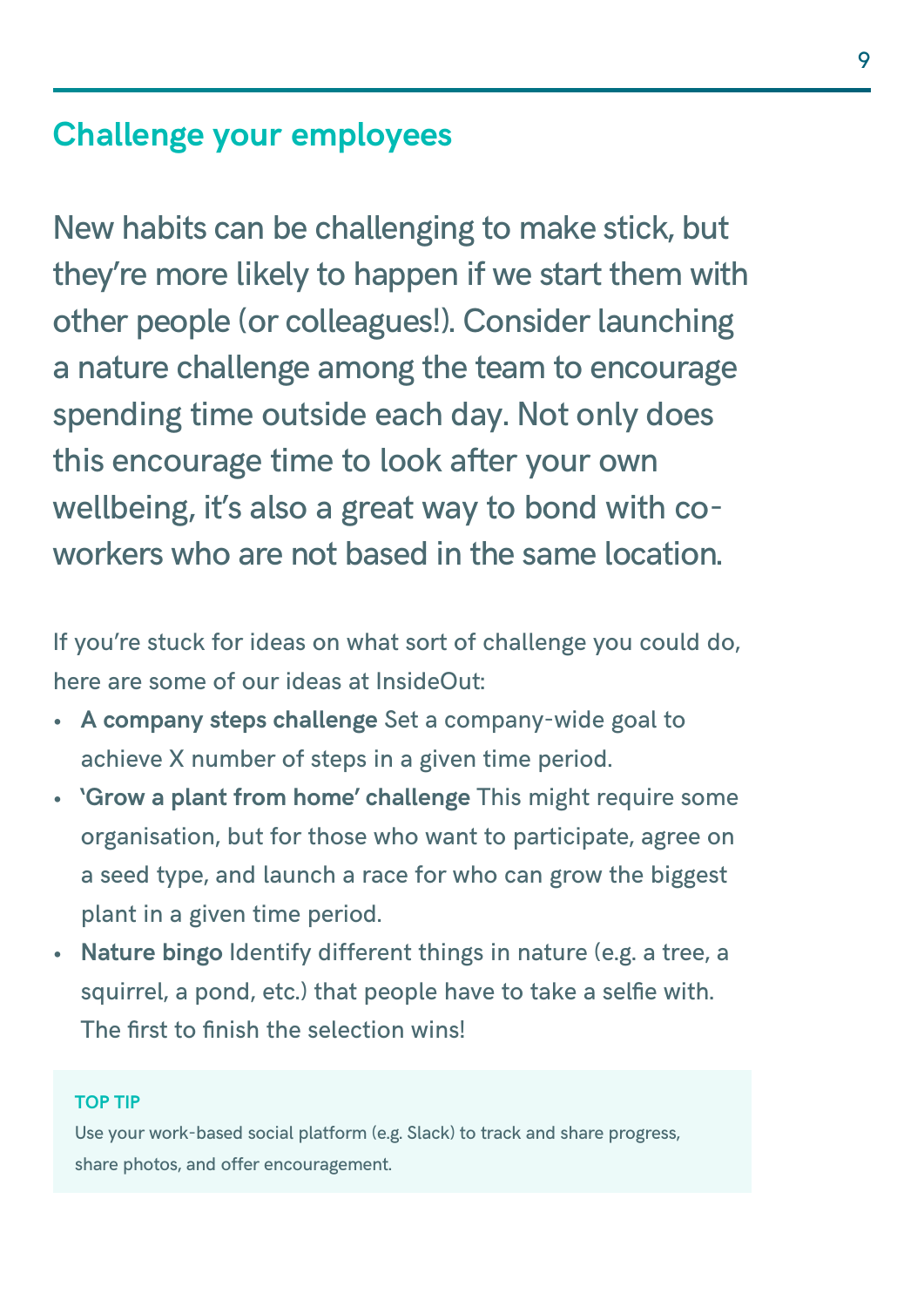**Introduction: Time to take mental wellbeing seriously**



## **Finding gratitude in nature a self-care exercise**

We've come up with a nature-inspired self-care exercise that can be done from home, the garden, the park, a field, and so on!

### **What is gratitude?**

Gratitude means you are showing what you are thankful for, grateful for, and appreciative of.

Showing gratitude day-to-day can have the following benefits for your mental health and wellbeing:

- Boosts your mood
- Makes you feel more optimistic
- Benefits your physical health
- Improves social bonds





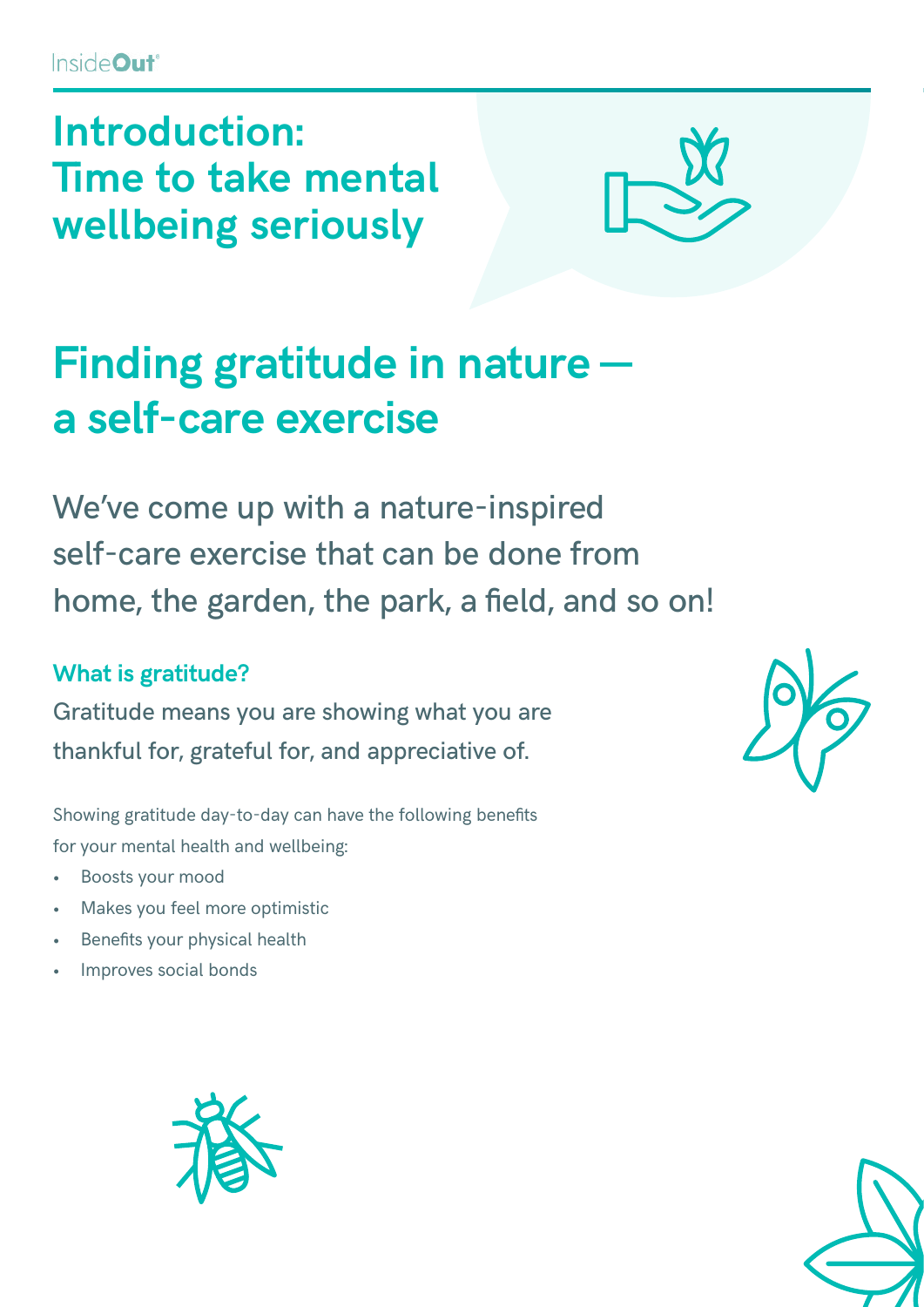### **How can nature inspire your journey in practising gratitude?**

Journaling is a great way to go about practising gratitude taking a minute each day to note down something you're feeling grateful for. It sounds simple, which it is, and a really effective way to work towards positivity and looking after your wellbeing.

#### **TOP TIP**

The InsideOut app's journal is an ideal place to log your gratitude.

### **InsideOut's nature & gratitude exercise**

For Mental Health Awareness Week 2021, we wanted to share a simple self-care exercise that gets us practising gratitude and spending some time either in nature or noticing the glimpses of nature around us.

#### **What will I need?**

- 2 spare minutes
- Your smartphone & InsideOut app

#### **What do I do?**

- Take a quick break from your day and go outside, or even open your window
- Take a deep breath in and out
- Look around and find a small detail in nature (e.g. a flower among the weeds, the sunshine filtering through the leaves, the dew on a blade of grass - get creative!)
- Soak it up and appreciate that small moment of peace
- Take a photo on your phone
- Open the InsideOut app
- Go to the Journal and add a moment of gratitude
- Upload the photo you've just taken



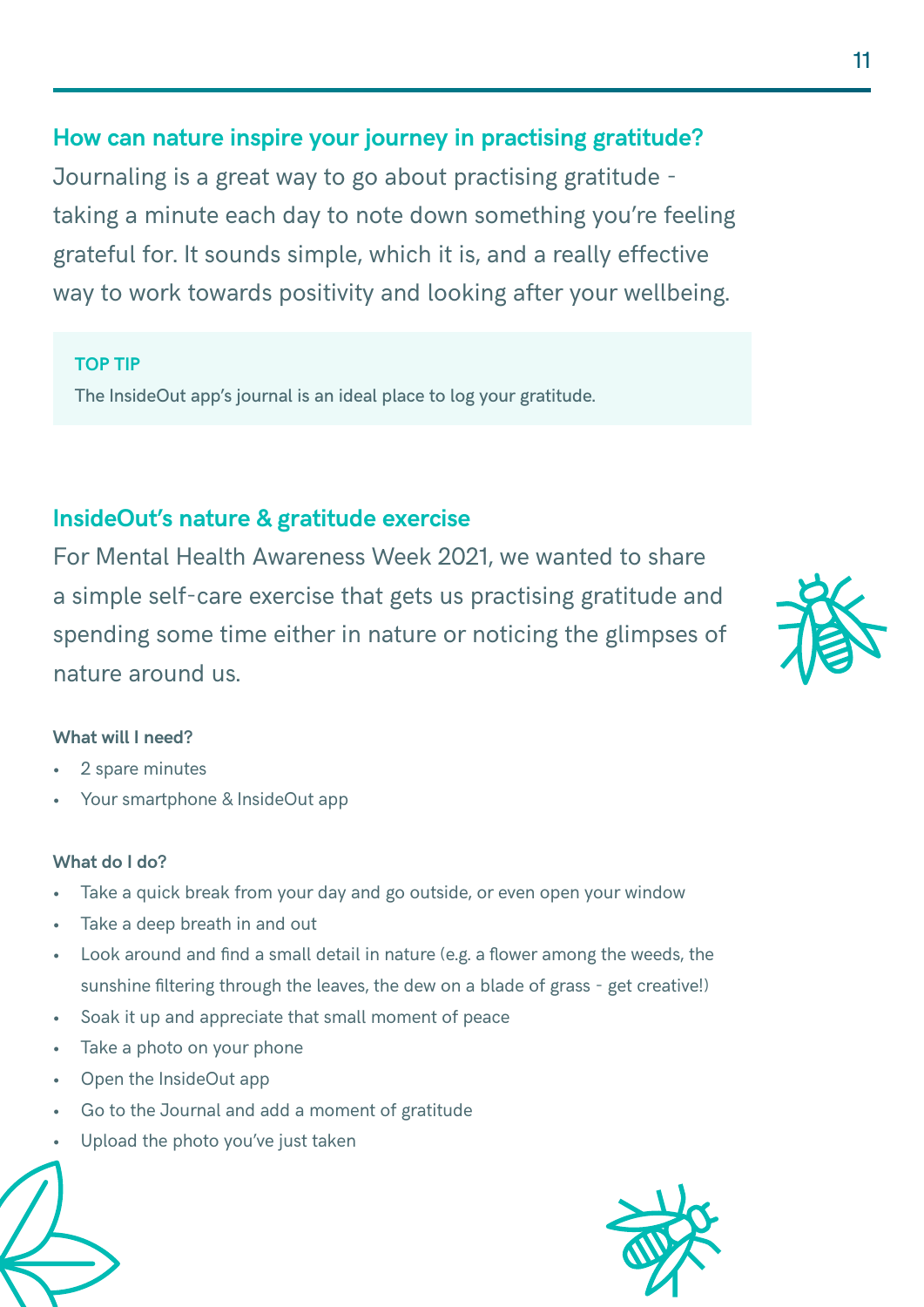### InsideOut<sup>®</sup>

- Feel free to add in a description, or a simple statement describing one little thing you feel grateful for in that moment (don't overthink it - gratitude can be big or small, trivial or profound)
- Take another moment to breathe in some fresh air before returning to your other tasks for the day
- You're done! Self-care doesn't have to consume lots of our precious time, but as long as you're taking moments to check-in and step back is what's important.

#### **TOP TIP**

If you're having a bad day in the future, or feeling down, revisiting and reflecting on your moments of gratitude in the InsideOut journal can be one tool to refocus, ground your thoughts and try to steer your thoughts to a more positive place.



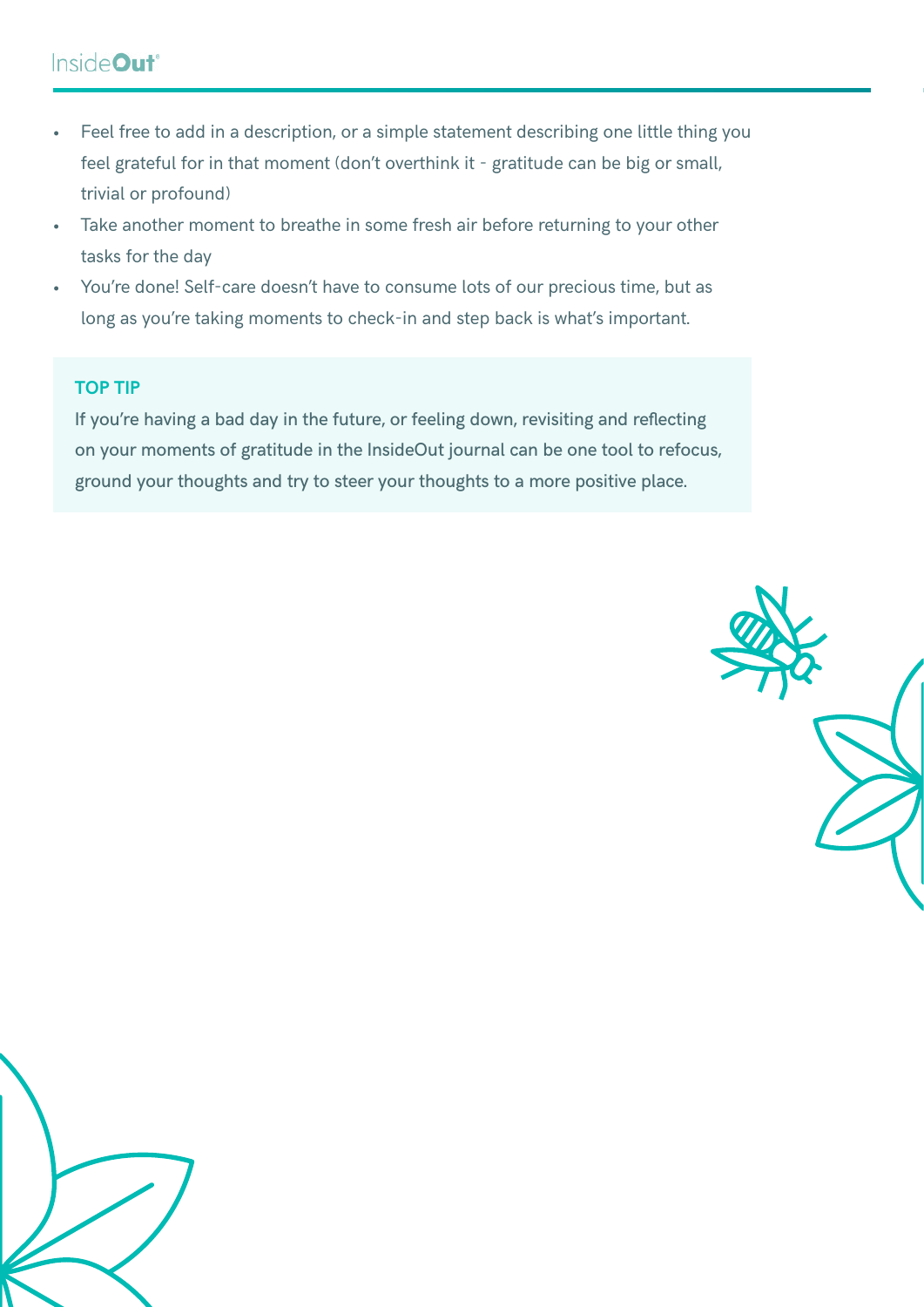## **InsideOut Support**

## How could InsideOut help you and your team in supporting your mental health and wellbeing?

The InsideOut app is ideal for taking with you wherever you are, whether that's on your commute, to the office (or your home working station), or even on a walk outside.

With this in mind, you can use InsideOut to:

- Book and have 1-2-1 sessions with your chosen Mental Wellbeing Expert
- Use our in-app Journal to track mood, sleep, goals, and moments of gratitude
- Use the Mental Fitness Plan of exercises, content and resources to work on mental fitness, resilience and wellbeing.



**To request a demo of InsideOut and how we could help to support your employees' mental health, get in touch with us at [hello@lettheinsideout.com](mailto:hello%40lettheinsideout.com?subject=Demo%20request) or [book a demo here.](https://lettheinsideout.com/employers/request-demo/)**